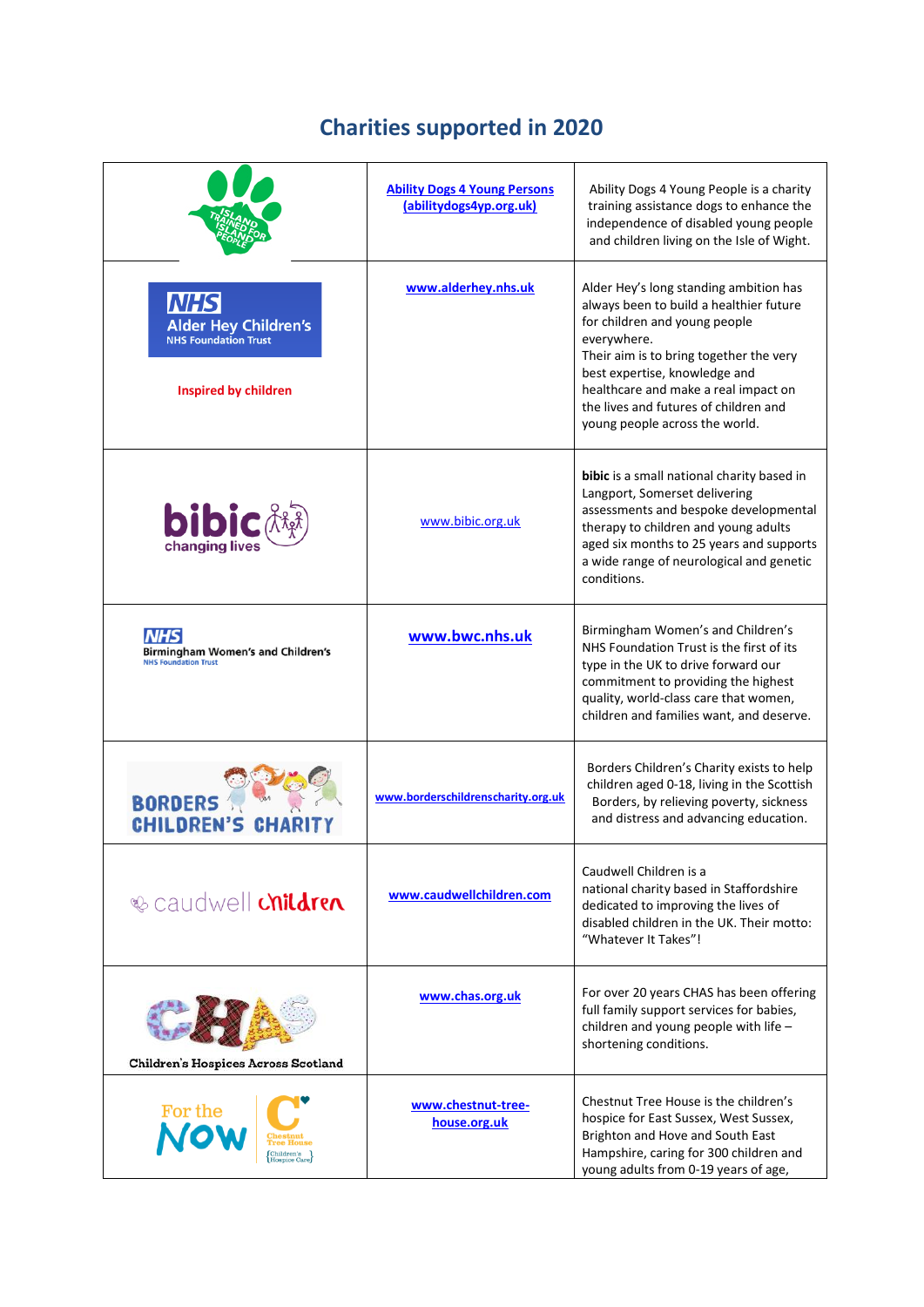|                                          |                                           | both at the hospice and in families' own<br>homes.                                                                                                                                                                                                                                                                     |
|------------------------------------------|-------------------------------------------|------------------------------------------------------------------------------------------------------------------------------------------------------------------------------------------------------------------------------------------------------------------------------------------------------------------------|
|                                          | www.clairehouse.org.uk                    | Claire House Children's Hospice in<br>Merseyside helps seriously and<br>terminally ill children from 0-23 years by<br>providing specialist nursing care and<br>emotional support.                                                                                                                                      |
| Clown Do <sub>c</sub> tors               | ts&Mi<br>www.heartsminds.org.uk           | In response to the current crisis we<br>developed a new programme of virtual<br>visits that continue to spread joy and<br>laughter and provide that much needed<br>human connection.                                                                                                                                   |
| <b>LIFE CHANGING</b><br><b>DEVOTION</b>  | www.dogsforgood.org                       | Dogs for Good is a UK-based charity<br>training dogs to help children with<br>physical disabilities and learning<br>disabilities, and children with autism.                                                                                                                                                            |
|                                          | www.harrysrainbow.co.uk                   | Supporting bereaved children and their<br>families in the Milton Keynes and<br>surrounding areas. Services are designed<br>to ensure that bereaved children are<br>supported in the grieving process.                                                                                                                  |
| <b>LONDON</b>                            | www.hopeforepilepsylondon.org.uk          | HOPE London! A charity dedicated to<br>supporting families and children that<br>have been affected by Epilepsy. Epilepsy<br>can have a devastating impact on a<br>family. HOPE London provides a safe<br>space for families to socialise, reduce<br>isolation and build relationships.                                 |
| James Rennie School<br>Learning together | www.jamesrennie.cumbria.sch.<br><u>uk</u> | An outstanding school for pupils aged 3<br>to 19 who have severe or profound<br>learning disabilities and live in the North<br>of Cumbria. They specialise in<br>communication which supports pupils to<br>make outstanding progress.                                                                                  |
| $0eE$ ]].                                | www.justgiving.com/joe-ellis-<br>trust    | The Joe Ellis Trust supports Isle of Wight<br>children who are fighting cancer and<br>their families in their time of need.                                                                                                                                                                                            |
|                                          | www.jpccommunityfarm.co.uk                | JPC Community Farm, a special needs<br>respite centre, is being created to<br>provide Independent Supported Living,<br>Respite/Short Breaks, Leisure and<br>Educational facilities, for children and<br>young adults and just as importantly<br>their families living in the North Yorkshire<br>and North-East region. |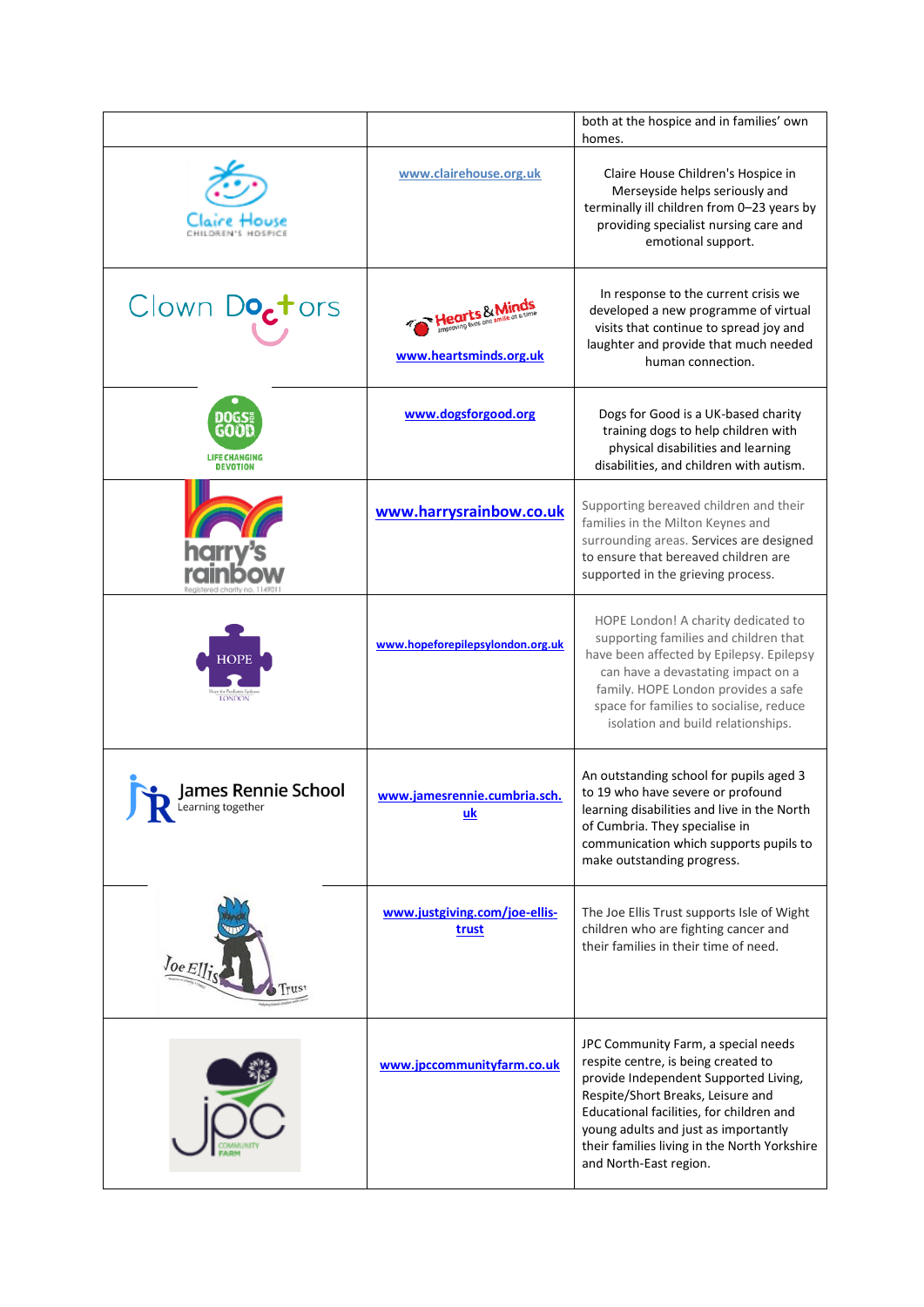| Julia's<br>House<br>Dorset & Wiltshire Children's Hospices                                 | www.juliashouse.org           | Julia's House is an award-winning<br>children's hospice charity dedicated to<br>bringing comfort and care to families<br>across Dorset and Wiltshire. Each family<br>they support is unique and so is the care<br>they provide.                                                                                                                               |
|--------------------------------------------------------------------------------------------|-------------------------------|---------------------------------------------------------------------------------------------------------------------------------------------------------------------------------------------------------------------------------------------------------------------------------------------------------------------------------------------------------------|
|                                                                                            | www.kts-academy.org.uk        | At KTS Academy, their aim is to create a<br>supportive and caring environment for<br>the children and young people who need<br>a more specialised provision ensuring<br>that every member of the school<br>community receives the highest standard<br>of education, care and support to enable<br>them to achieve the best outcomes now<br>and in the future. |
|                                                                                            | www.libbymaeslittleangels.com | Libby Mae's Little Angels charity supports<br>the necessary medical equipment<br>needed to look after babies on neonatal<br>units across the Midlands. These range<br>from ventilators to aid breathing,<br>incubators to keep babies warm, through<br>to infusion pumps for fluids and<br>monitors.                                                          |
| Naomi House<br>& Jacksplace<br>hospices for children<br>and young adults                   | www.naomihouse.org.uk         | Naomi House & Jacksplace are hospices<br>supporting life limited and life<br>threatened children and young adults<br>from Hampshire, Wiltshire, Berkshire,<br>Dorset, the Isle of Wight and beyond.                                                                                                                                                           |
| hospice for children and young people<br>Proudly supporting the <b>NHS</b>                 | www.rainbows.co.uk            | As the East Midlands only hospice for<br>children and young people, they have<br>been providing vital care and support to<br>families impacted by life-limiting<br>conditions since 1994 when they opened<br>their doors and hearts to those children<br>and the people who love them most.                                                                   |
| <b>RAINBOW</b><br><b>TRUST</b><br><b>SUPPORTING FAMILIES</b><br>WITH A SERIOUSLY ILL CHILD | www.rainbowtrust.org.uk       | Rainbow Trust Children's Charity<br>provides emotional and practical support<br>to families who have a child with a life-<br>threatening or terminal illness.                                                                                                                                                                                                 |
| <b>Child Bereavement Suppor</b>                                                            | www.simonsays.org.uk          | Support Hampshire children and young<br>people up to the age of 18 years who<br>have a significant person in their life who<br>has died or is dying.                                                                                                                                                                                                          |